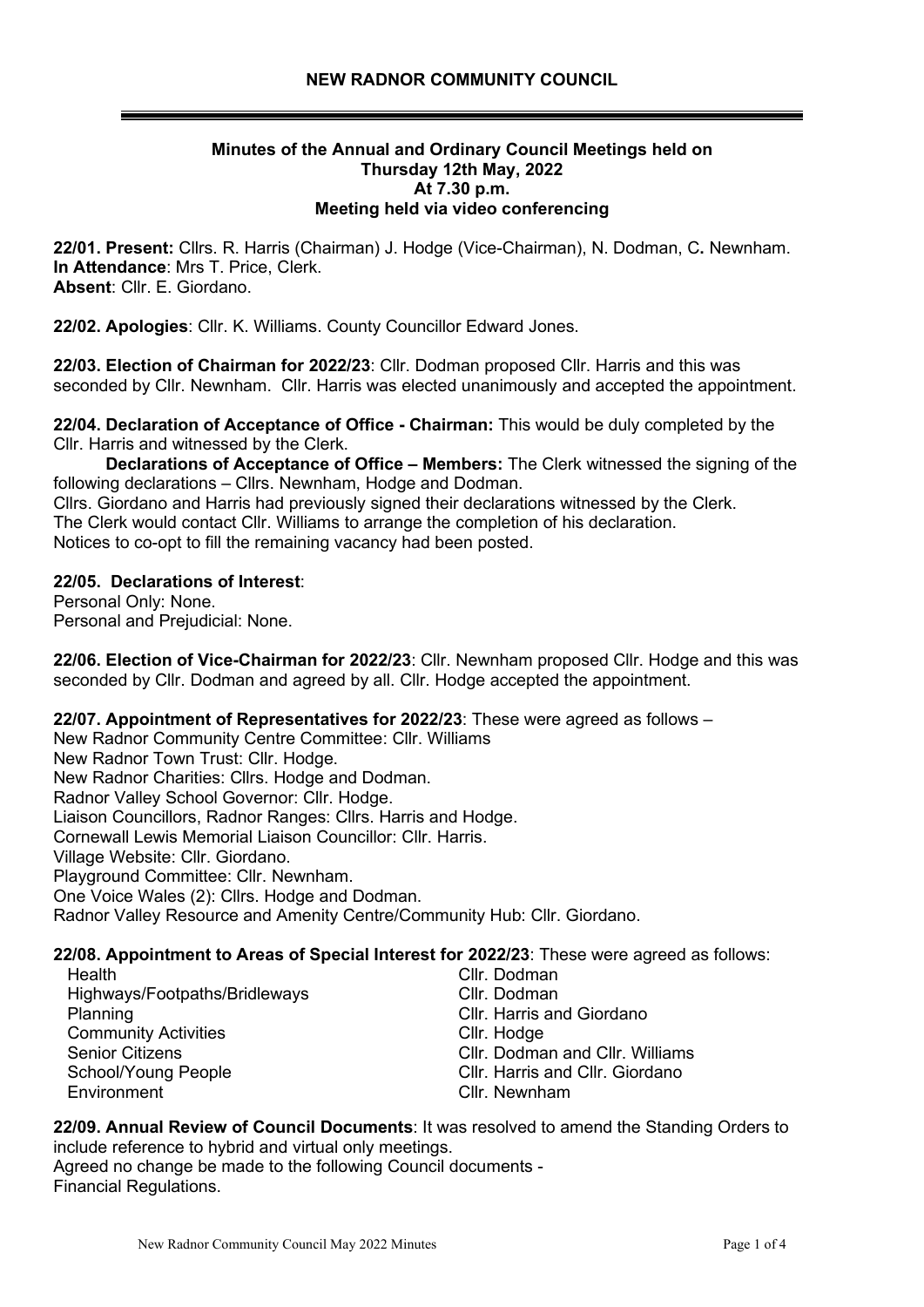Formal Complaints Policy Freedom of Information and Data Protection Documents Risk Assessment. Asset Register and Risk Assessment

Biodiversity Report.

The continued serving of agenda via email was confirmed.

Remuneration of Councillors: The Clerk reminded Members that it was now compulsory to provide for the reimbursement of care expenses on provision of receipts and an allowance of £150 per annum for each Member. It was therefore confirmed that for the municipal year from May 2022 to April 2023 the following expenses and payments would be provided –

- To provide an annual sum of £150 per year per Member, to be paid in arrears. Members to note that this payment will continue to be made through the Council payroll and taxed at the appropriate rate. (Mandatory)
- To continue to reimburse the cost of travel expenses incurred for travel on Council business outside the Community Council area. (Optional)
- To note the compulsory requirement of the Remuneration Panel to refund the cost of care expenses up to the current limit. (Mandatory)

Code of Conduct: The continued adoption of the Code of Conduct was confirmed.

#### Ordinary Meeting:

**22/10. Minutes:** The Minutes of the meetings held on 10<sup>th</sup> March and 31<sup>st</sup> March 2022 were approved as circulated and duly signed by the Chairman, Cllr. Harris. Noted no April meeting held as insufficient attendance to form a quorum.

**22/11. Matters Arising from the Minutes:** None this month.

#### **22/12. Finance:**

22/12.1 Payments: – The following payments were agreed –

| £48.48                                                        |
|---------------------------------------------------------------|
| £12.00                                                        |
| £80.00                                                        |
| £51.00                                                        |
| Upper Bridge Enterprises (new fees - cookie management)£20.35 |
| £33.00                                                        |
| £85.90                                                        |
| £173.88                                                       |
|                                                               |

22.12.2 Approval of Annual Accounts 2021-22: The annual accounts were approved as circulated. 22.12.3 Internal Audit: Members noted the report of the Internal Auditor on the 2021-22 accounts. The audit had been concluded with no issues raised.

22.12.4 External Audit Annual Return 2021-22: Members had all received copies of the documents and approved the Annual Return, Annual Governance Statement and Statement of Significant Variances for submission to the External Auditors.

22.12.5 Review of Bank Signatories: No change to existing signatories subject to 22.12.11 below. 22.12.6 Receipts: The following receipts were noted –

| Powys County Council (1 <sup>st</sup> precept payment) | £3105.00 |
|--------------------------------------------------------|----------|
| HMRC (Vat refund)                                      | £176.08  |
| Radnor Ranges (donation twds mugs)                     | £439.36  |

22.12.7 Bank Balance: The bank balance of  $£8920.82$  at  $30<sup>th</sup>$  April was noted.

22.12.8 Confirmation of Councillor Remuneration for 2021/22 submitted to IRP: Noted.

22.12.8 Completion and Submission of Annual VAT Return. Members noted the completion of the annual VAT return.

22.12.9 Process for Consideration of Applications for Donations from National Organisations in 2022-23: Agreed to proceed as in 2021-22. The Clerk would collate applications and present them to the January 2023 meeting or consideration.

22.12.10 Lost Cheque, Cllr Hodge: The Clerk explained that although the cheque had been issued on the HSBC account the new Bank were obliged to process any cheques presented from the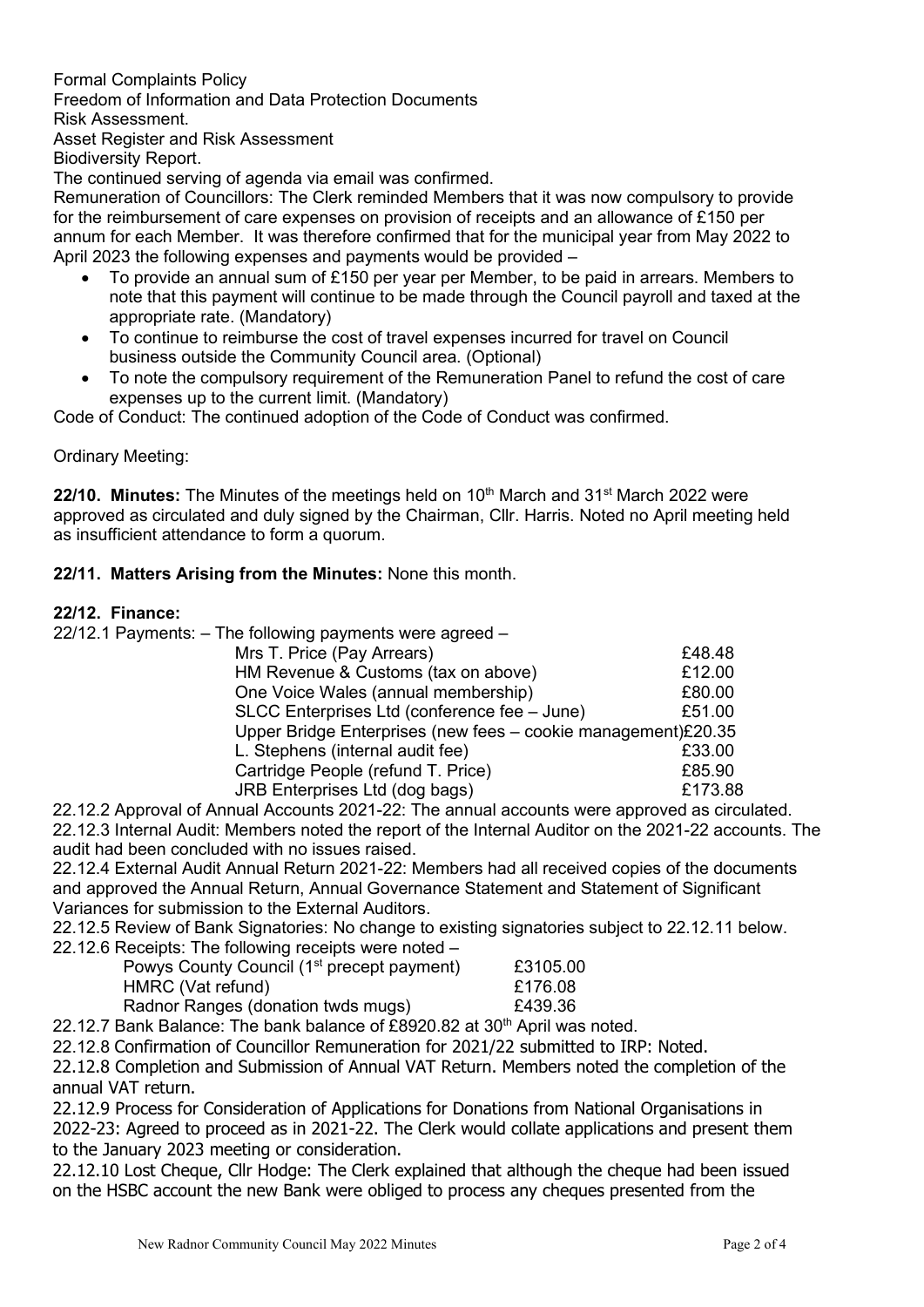HSBC account for a period of 12 months. HSBC could not stop the cheque as the account was closed and the new bank could not as it was not their cheque. There was therefore a risk that the cheque could be found and cashed. Members agreed therefore to wait until the six-month validity period for the cheque had expired before making a payment to Cllr. Hodge by bank transfer. The Clerk was asked to agenda again for September.

22.12.11 Banking Arrangements: Agreed to remove of E. Blackman from banking access as she was no longer a Member.

Progress of internet banking access for Cllrs. Giordano, Newnham and Williams: Cllr. Newnham had not yet completed the internet banking set up with Unity Trust. The Clerk would contact Cllrs. Giordano and Williams for an update. The Clerk stressed the need for Members to be fully registered in order for payments to be promptly authorised.

22.12.12 Renewal of Annual Insurance Policy: Members agreed to renew the insurance for a further three-year period and approved the payment of annual premium.

AJ Gallagher £410.45

### **22/13. Correspondence/General:**

22/13.1 13.1 PACE Update: Cllr. Dodman reported the following –

- Last meeting  $28<sup>th</sup>$  April.
- Newsletter being produced.
- Website being designed.
- Green Guide being published.
- New Climate Change Officer at County Council.
- New Grant Funds becoming available.
- Campaign to divest from use of fossil fuels letter sent to County Council.

22.13.2 Free Tree for Each Household in Wales: Members noted the information received and the possibility of organising a hub for distribution of trees. It was agreed to wait to see the location of the 25 main hubs before taking any further steps.

22.13.3 Nature and Us – Welsh Government: Cllr. Dodman reported that following the initial survey and workshops the results were now in the process of being reviewed and would be reported in due course.

22.13.4 Letter from Green Lane Association: Noted. No action needed.

22.13.5 Letter from Powys County Council re. nomination of Community Council representative on Community Sub Committee of Powys Standards Committee: Agreed to nominate Cllr. Dodman. 22**.**13.6 Email from Pryor and Rickett Silviculture re. Woodland Creation: Agree to invite the officer to attend a future meeting.

### **22/14. Village Matters**:

22/14.1 Minor Village Matters:

- Broken Hand Rail, War Memorial: Believed to be repaired.
- Missing pieces, Cornewall Lewis Memorial: The officer had confirmed he was monitoring the situation and was in touch with the firm that had done the most recent repairs.
- Parking in High Street: Cllr. Harris had received a comment from resident on the parking on the corner of High Street reducing visibility for lorries and large vehicles and who felt double yellow lines should be placed on the bend to prevent parking. The Clerk was asked to contact the County Council to ask for its views.

22.14.2 Dark Skies Project Update: Cllr. Dodman reported that the next meeting was planned for the end of the month providing a reply had been received from the International Dark Skies Association on whether one application could cover all the communities involved. He advised that if the project continued then it would be necessary to purchase light meters to undertake readings in the area.